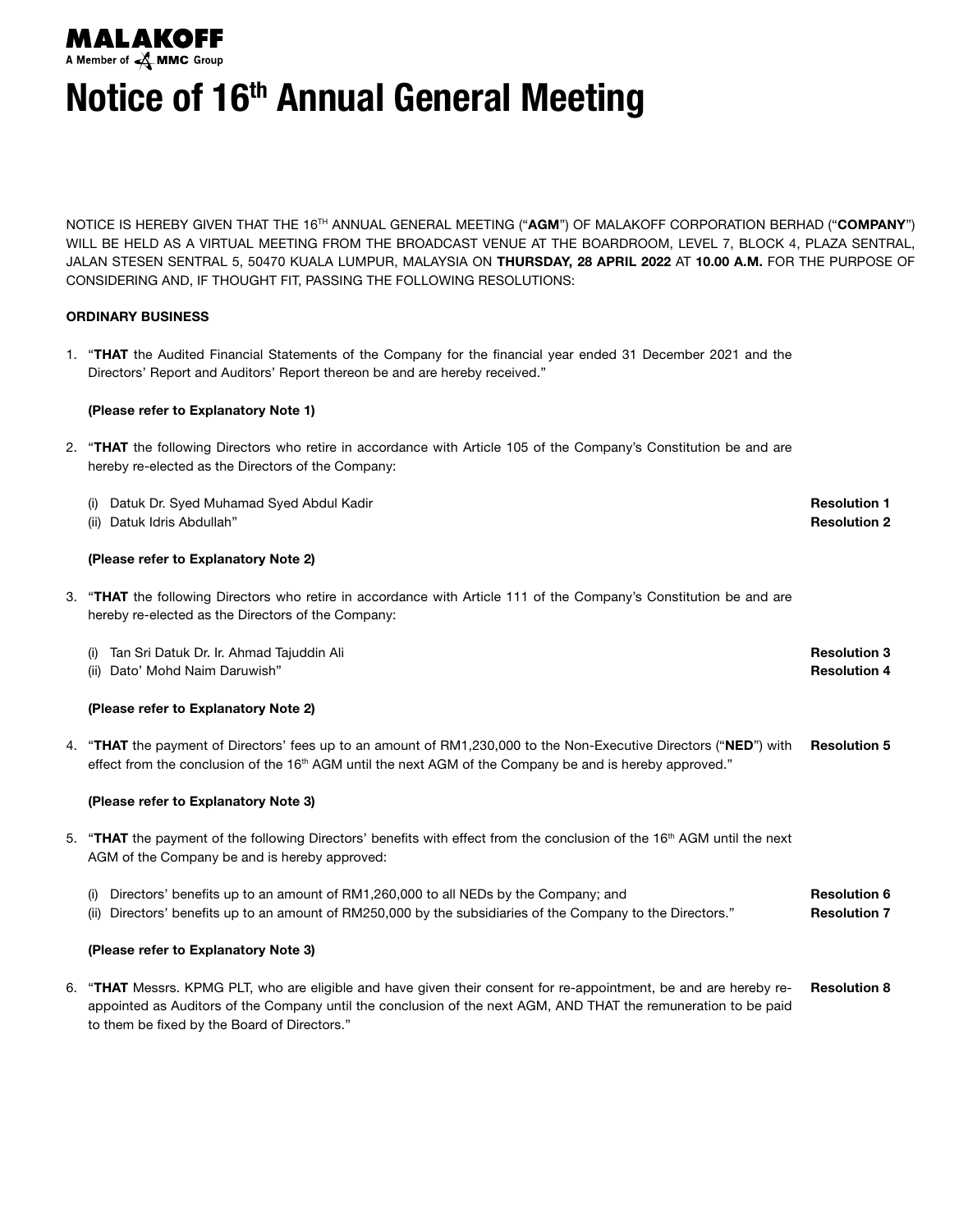#### SPECIAL BUSINESS

To consider and, if thought fit, to pass the following Ordinary Resolutions with or without modifications:

#### Resolution 9 7. Proposed Renewal of Existing Shareholders' Mandate for Recurrent Related Party Transactions of a Revenue or Trading Nature ("Proposed Shareholders' Mandate")

"THAT, subject to Paragraph 10.09 of the Main Market Listing Requirements ("MMLR") of Bursa Malaysia Securities Berhad ("Bursa Securities"), the Company and its subsidiaries ("Group") be and are hereby authorised to enter into recurrent related party transactions of a revenue or trading nature with the Related Parties as set out in Section 2.4 of the Circular to Shareholders dated 29 March 2022, PROVIDED THAT such transactions are necessary for the Group's day-to-day operations and are in the ordinary course of business of the Group and at arm's length basis and on normal commercial terms which are not more favourable to the related parties than those generally available to the public and are not to the detriment of the minority shareholders of the Company;

THAT such approval shall continue to be in force until:-

- (i) the conclusion of the next AGM of the Company following the general meeting at which this Ordinary Resolution shall be passed, at which time it will lapse, unless by a resolution passed at the general meeting, the authority conferred by this resolution is renewed;
- (ii) the expiration of the period within which the next AGM of the Company after the date it is required to be held pursuant to Section 340(2) of the Companies Act 2016 ("Act") (but shall not extend to such extensions as may be allowed pursuant to Section 340(4) of the Act); or
- (iii) revoked or varied by resolution passed by the shareholders of the Company at a general meeting,

whichever is earlier;

AND THAT the Directors of the Company and its subsidiaries be and are hereby authorised to complete and do all such acts and things as they may consider expedient or necessary to give effect to the Proposed Shareholders' Mandate as authorised by this Ordinary Resolution."

(Please refer to Explanatory Note 4)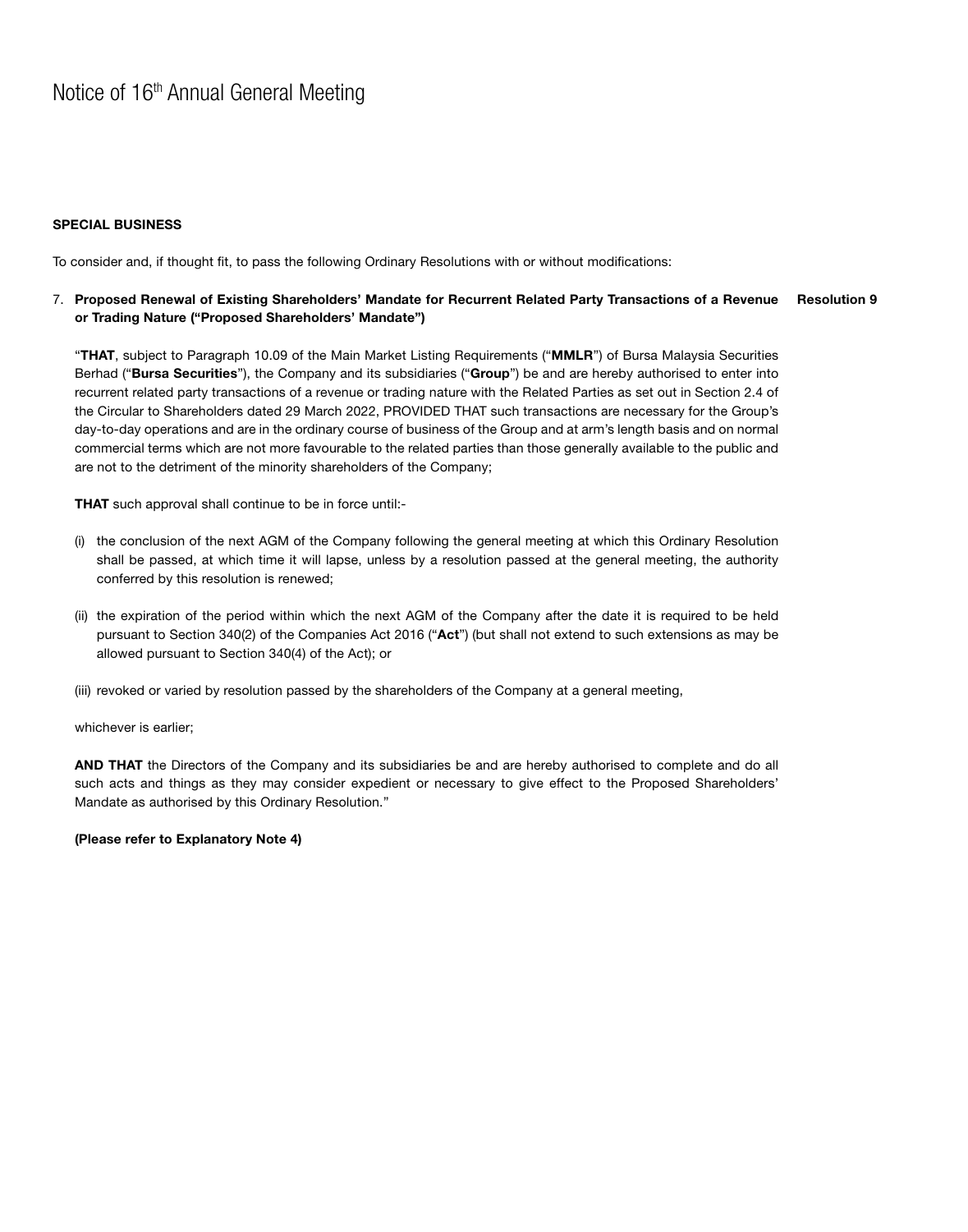## 8. Proposed Renewal of Authority for the Company to Purchase Its Own Shares

#### Resolution 10

"THAT subject to provisions of the Act, the Constitution of the Company, the MMLR of Bursa Securities and all prevailing laws, rules, regulations, orders, guidelines and requirements for the time being in force, approval and authority be and are hereby given to the Directors of the Company ("Directors"), to the extent permitted by law, to purchase such number of ordinary shares in the Company ("Shares") as may be determined by the Directors, from time to time through Bursa Securities upon such terms and conditions as the Directors may deem fit, necessary and expedient in the best interest of the Company, provided that:

- a) the maximum aggregate number of Shares purchased or held by the Company pursuant to this resolution shall not exceed ten percent (10%) of the total number of issued shares of the Company at any point in time;
- b) the maximum amount of funds to be allocated by the Company for the purpose of purchasing its shares shall not exceed the amount of the retained profits of the Company at the time of purchase; and
- c) the authority conferred by this resolution shall be effective immediately after the passing of this resolution and shall continue to be in force until:
	- (i) the conclusion of the next AGM of the Company at which time the authority will lapse unless the authority is renewed by a resolution passed at that meeting, either conditionally or unconditionally;
	- (ii) the expiration of the period within which the next AGM of the Company is required by law to be held; or
	- (iii) the authority is revoked or varied by ordinary resolution passed by the shareholders of the Company at a general meeting of the Company,

whichever occurs first;

THAT the Directors be and are hereby authorised to deal with the Shares so purchased, at their discretion, in the following manner:

- (i) cancel the Shares so purchased;
- (ii) retain the Shares so purchased as treasury shares; or
- (iii) retain part of the Shares so purchased as treasury shares and cancel the remainder of the Shares;

THAT where such Shares are held as treasury shares, the Directors be and are hereby authorised to deal with the treasury shares in their absolute discretion, in the following manner:

- (i) distribute the Shares as dividends to shareholders, such dividends to be known as "shares dividends";
- (ii) resell the Shares or any of the Shares in accordance with the relevant rules of Bursa Securities;
- (iii) transfer the Shares or any of the Shares for the purposes of or under an employees' share scheme;
- (iv) transfer the Shares or any of the Shares as purchase consideration;
- (v) cancel the Shares or any of the Shares; or
- (vi) sell, transfer or otherwise use the Shares for such other purposes as the Minister may by order prescribe;

AND THAT the Directors be and are hereby authorised and empowered to do all acts and things and to take all such steps as necessary or expedient (including opening and maintaining a Central Depository System account) and to enter into and execute, on behalf of the Company, any instrument, agreement and/or arrangement with any person, and with full power to assent to any condition, modification, variation and/or amendment as may be imposed by Bursa Securities or any relevant regulatory authority, and/or as may be required in the best interest of the Company and to take all such steps as the Directors may deem fit, necessary and expedient in the best interest of the Company in order to implement, finalise and give full effect to the purchase by the Company of its Shares."

## (Please refer to Explanatory Note 5)

9. To transact any other business of which due notice shall have been given in accordance with the Act and the Company's Constitution.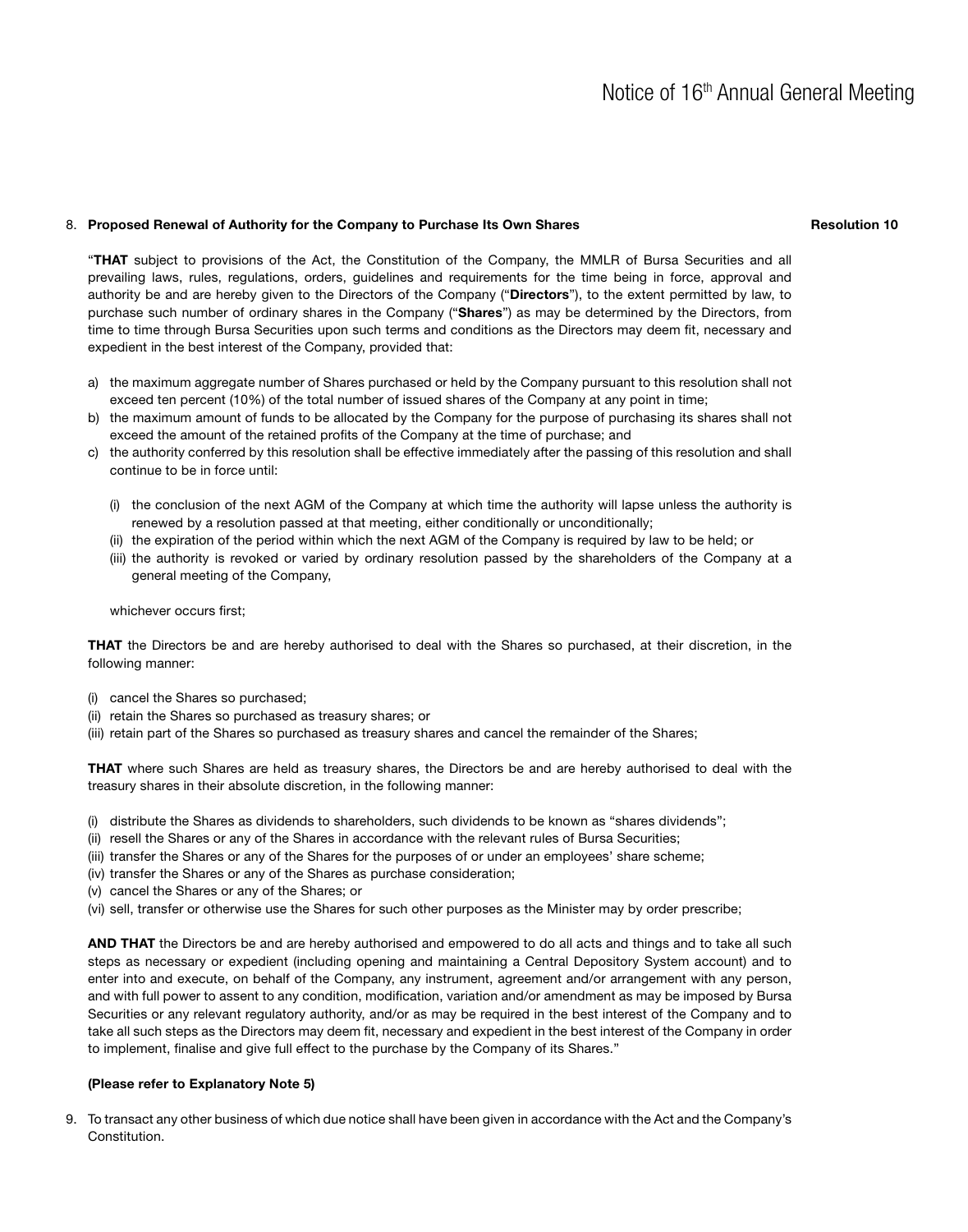# NOTICE OF BOOK CLOSURE AND NOTICE OF DIVIDEND ENTITLEMENT AND PAYMENT

NOTICE IS ALSO HEREBY GIVEN THAT shareholders who are registered in the Record of Depositors at the close of business on 9 May 2022 shall be entitled to the final dividend which will be paid on 2 June 2022.

A depositor shall qualify for dividend entitlement only in respect of:

- a) Shares transferred into the Depositor's securities account before 4.30 p.m. on 9 May 2022 in respect of ordinary transfers; and
- b) Shares bought on Bursa Securities on a cum entitlement basis according to the Rules of Bursa Securities.

## BY ORDER OF THE BOARD

Noor Raniz bin Mat Nor (MAICSA 7061903/SSM Practicing Certificate No. 201908001542) Cheryl Rinai Kalip (LS 0008258/SSM Practicing Certificate No. 201908001176) Company Secretaries

Kuala Lumpur 29 March 2022

#### Notes:

As a shareholder, you are encouraged to leverage on the Remote Participation and Voting Facilities to participate and vote remotely at the Company's 16<sup>th</sup> AGM to be held virtually without a physical meeting venue.

- 1. The broadcast venue is strictly for the compliance with Section 327(2) of the Companies Act 2016 that requires the Chairman of the meeting to be present at the main venue of the meeting. No member and proxy from the public should be physically present nor admitted at the broadcast venue on the day of the 16<sup>th</sup> AGM.
- 2. Members and proxies are encouraged to go online, participate and vote at the 16<sup>th</sup> AGM using the Remote Participation and Voting ("RPV") facilities via live webcast and online remote voting provided by the Company's Share Registrar, Boardroom Share Registrars Sdn Bhd at https://meeting.boardroomlimited.my. Members are advised to read the Administrative Details on the procedures to participate in this 16<sup>th</sup> AGM remotely.
- 3. Only depositors whose names appear on the Record of Depositors as at 21 April 2022 shall be entitled to register and participate in the meeting or appoint proxies to participate and/or vote on their behalf.
- 4. A member of the Company entitled to participate and vote at this meeting is entitled to appoint a proxy or proxies or attorney or other duly authorised representative to participate and vote at his stead. A member of the Company may appoint up to two (2) proxies to participate at the same meeting. Where a member of the Company appoints two (2) proxies, the appointment shall be invalid unless the member specifies the proportion of his shareholding to be represented by each proxy.
- 5. In case of a corporation, the proxy form should be under its common seal or under the hand of an officer or attorney duly authorised on its behalf. A proxy need not be a member of the Company and a member may appoint any person to be his proxy. The instrument appointing a proxy shall be deemed to confer authority to demand or join in demanding a poll.
- In the case of joint holders, the signature of any one of them will suffice.
- 7. Where a member is an exempt authorised nominee as defined under the Securities Industry (Central Depositories) Act 1991 which holds ordinary shares in the Company for multiple beneficial owners in one securities account (omnibus account), there is no limit to the number of proxies which the exempt authorised nominee may appoint in respect of each omnibus account it holds. Where a member appoints more than one (1) proxy, the appointment shall be invalid unless it specifies the proportion of its shareholding to be represented by each proxy.
- 8. Unless voting instructions are indicated in the spaces provided in the proxy form, the proxy may vote as he/she thinks fit.
- The proxy form, to be valid, must be deposited at the office of Boardroom Share Registrars Sdn Bhd at 11<sup>th</sup> Floor, Menara Symphony, No. 5, Jalan Prof. Khoo Kay Kim, Seksyen 13, 46200 Petaling Jaya, Selangor Darul Ehsan, Malaysia not less than 48 hours before the time appointed for the meeting or any adjournment thereof. Alternatively, the proxy form can be deposited electronically through the Share Registrar's website, Boardroom Smart Investor Online Portal at https://investor.boardroomlimited.com before the proxy form lodgment cut-off time as mentioned above.
- 10. Members'/proxies' login to the virtual meeting portal will commence at 9.00 a.m. on the day of the meeting and shall remain open until the conclusion of the 16<sup>th</sup> AGM or such time as may be determined by the Chairman of the meeting.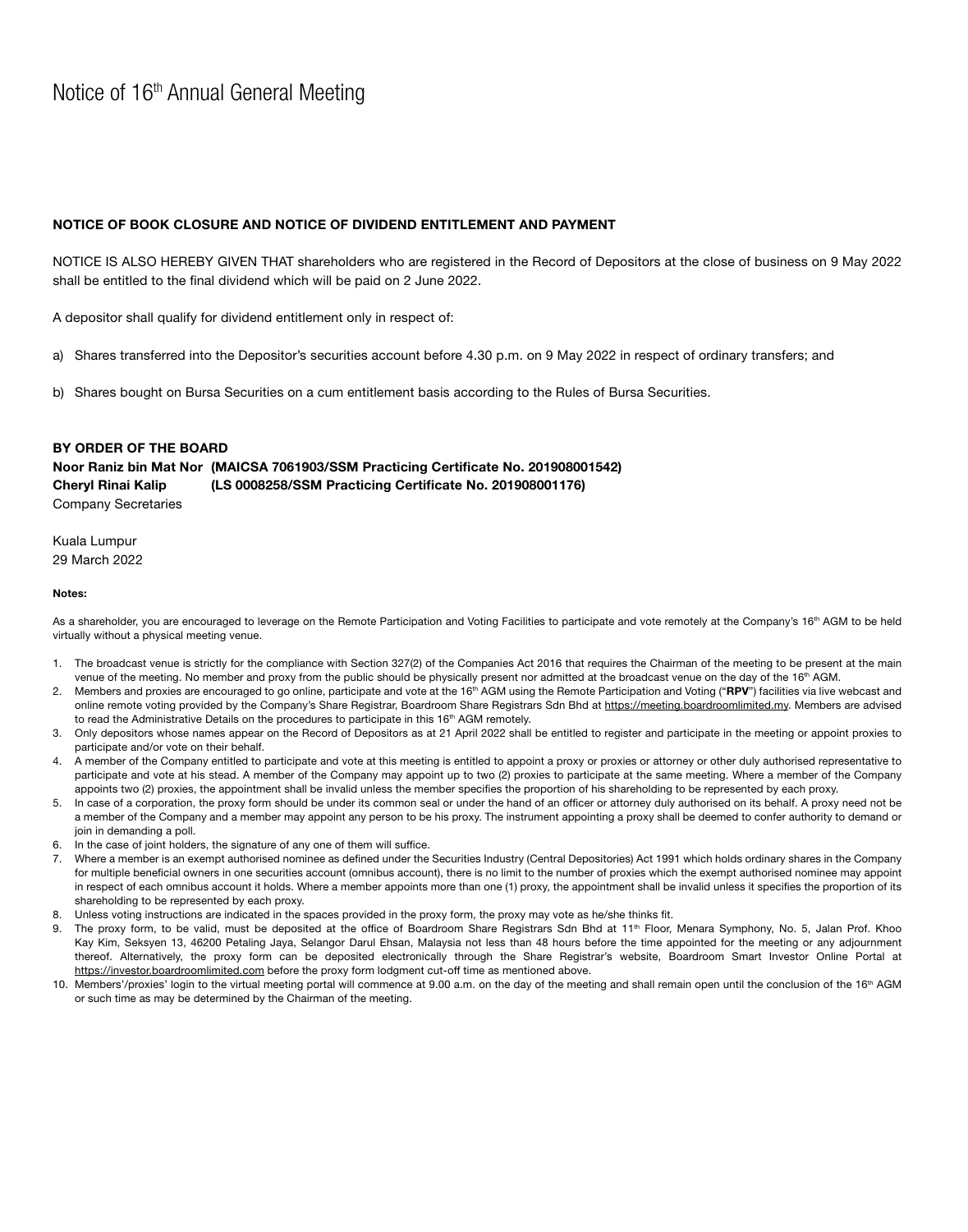Explanatory Notes on Ordinary Business:

## 1. Explanatory Note 1

# Audited Financial Statements for the financial year ended 31 December 2021

This agenda item is meant for discussion only as provided under Section 340(1) of the Act and the Company's Constitution. The Audited Financial Statements do not require the shareholders' approval and hence, the matter will not be put forward for voting.

# 2. Explanatory Note 2

## Re-election of Directors retiring in accordance with Articles 105 and 111 of the Company's Constitution

The proposed ordinary resolutions 1 and 2 under Agenda 2 and ordinary resolutions 3 and 4 under Agenda 3 of the 16<sup>th</sup> AGM are to seek the shareholders' approval on the re-election of the Directors standing for re-election in accordance with the Company's Constitution, who being eligible, have offered themselves for re-election.

#### i) Datuk Dr. Syed Muhamad Syed Abdul Kadir and Datuk Idris Abdullah who retire in accordance with Article 105

In deliberating the re-election of the retiring Directors at the 16<sup>th</sup> AGM, the Board Nomination and Remuneration Committee ("BNRC") had taken into consideration the performance and contribution of each Director based on the outcome of the annual Board assessment conducted for the financial year 2021, and the criteria prescribed by Paragraph 2.20A of MMLR of Bursa Securities on the qualification of Directors. The retiring Directors met the performance criteria required for an effective and committed Board.

Based on the outcome of the self-independent assessment, the BNRC is satisfied that both Datuk Dr. Syed Muhamad and Datuk Idris have complied with the independence criteria as required by the MMLR of Bursa Securities and continue to bring independent and objective judgment to the Board deliberations.

#### ii) Tan Sri Datuk Dr. Ir. Ahmad Tajuddin Ali who retires in accordance with Article 111

Tan Sri Tajuddin is the newly appointed Independent Non-Executive Chairman of the Company since 1 January 2022. The BNRC's recommendation to re-elect Tan Sri Tajuddin was supported by his diverse education background in engineering and science. Tan Sri Tajuddin also possesses vast experience in various fields such as power industry, engineering and property development.

Given his invaluable exposure and experiences in both public and private sectors, Tan Sri Tajuddin will bring to the Board his insightful and in-depth knowledge in diverse areas and to lead effective Board deliberation on the Group's business directions/strategies.

#### iii) Dato' Mohd Naim Daruwish who retires in accordance with Article 111

The recommendation to re-elect Dato' Mohd Naim is supported by his vast legal knowledge and exposure gained through his career in Judiciary and Legal Services, Companies Commission of Malaysia (CCM) and Employees Provident Fund (EPF) operations. With the presence of Dato' Mohd Naim on the Board, the Company is able to leverage on his experience in wide range of areas gained from various Senior Management positions in the public and private sectors.

The Board, after having considered the recommendations of the BNRC, is recommending the re-election of the abovementioned Directors for the shareholders' approval.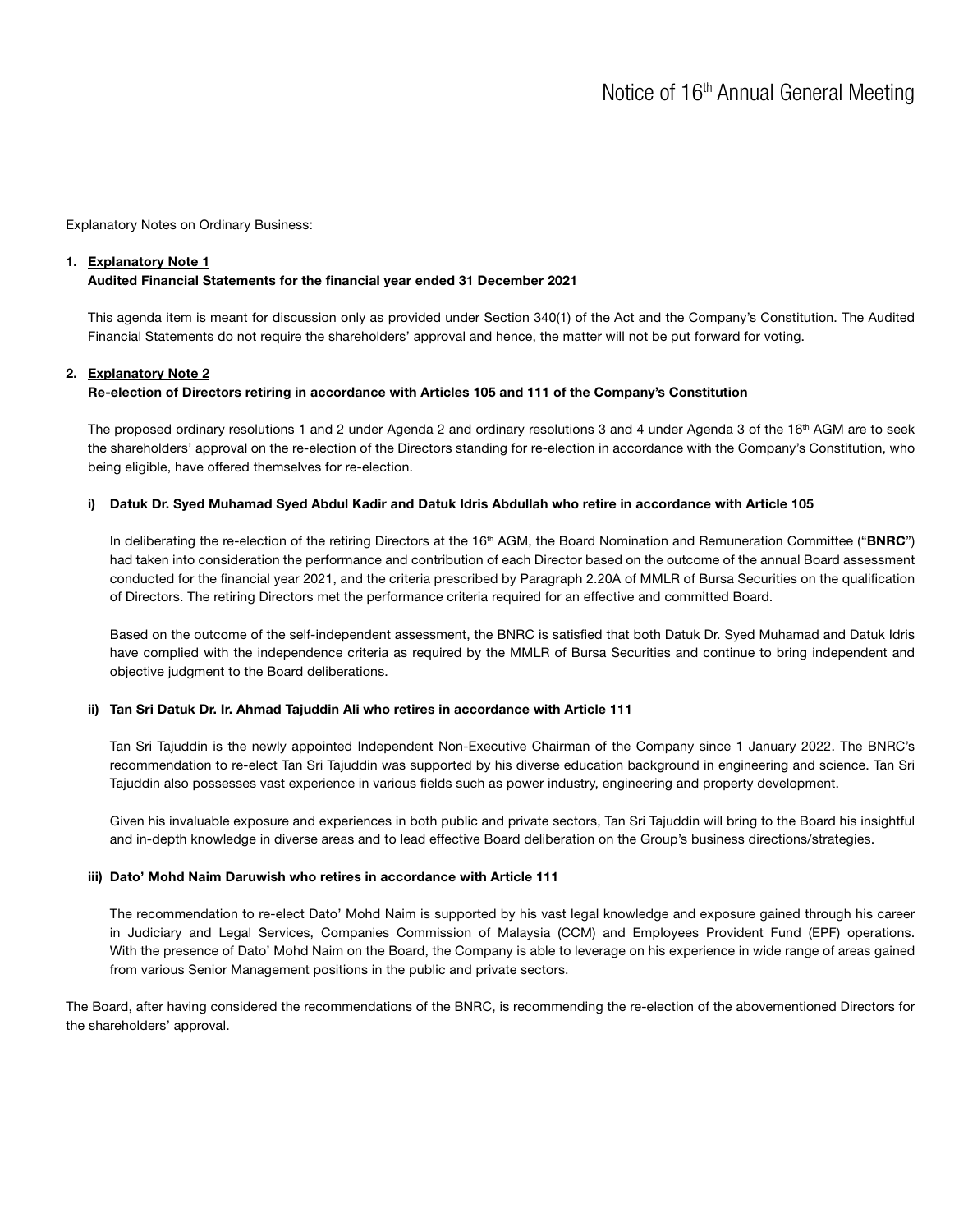#### 3. Explanatory Note 3 Directors' Remuneration

Section 230(1) of the Act stipulates that the fees and any benefits payable to the directors of a listed company and its subsidiaries shall be tabled at a general meeting for the shareholders' approval.

The proposed ordinary resolutions 5, 6 and 7, if passed, will allow the payment of the following Directors' remuneration to the Directors on a monthly basis and/or as and when incurred within the approval period after the Directors have discharged their responsibilities and rendered their services to the Company and the subsidiaries.

(i) Directors' remuneration payable by the Company to all NEDs comprises the following:

- a) Directors' fees; and
- b) Benefits such as Board Committee allowances, meeting allowances, annual leave passage and/or annual supplemental fees, including benefits-in-kind to the Chairman;

The current Directors' remuneration payable to the NEDs are summarised in the table below:

| <b>Board/Board Committees</b> |                                           | Directors' fees/allowances<br>(per member)                        |                           | <b>Meeting Allowances</b><br>(per member) |                             |
|-------------------------------|-------------------------------------------|-------------------------------------------------------------------|---------------------------|-------------------------------------------|-----------------------------|
|                               |                                           | <b>Non-Executive</b><br>Chairman<br>("NEC")/per<br>month.<br>(RM) | NED/<br>per month<br>(RM) | NEC/<br>per meeting<br>(RM)               | NED/<br>per meeting<br>(RM) |
|                               |                                           |                                                                   |                           |                                           |                             |
| i)                            | Board                                     | 30,000                                                            | 9.000                     | 2,500                                     | 2,500                       |
| ii)                           | <b>Board Audit Committee</b>              | 4,000                                                             | 2,500                     | 2,500                                     | 2,500                       |
| iii)                          | Board Nomination & Remuneration Committee | 3.000                                                             | 2.000                     | 2,000                                     | 2,000                       |
| iv)                           | Board Risk & Investment Committee         | 3.000                                                             | 2.000                     | 2,000                                     | 2,000                       |
| V)                            | <b>Board Procurement Committee</b>        | N/A                                                               | N/A                       | 3.000                                     | 2,000                       |

|       |                                                 | <b>Other benefits</b>                        |                     |  |
|-------|-------------------------------------------------|----------------------------------------------|---------------------|--|
| Items |                                                 | NEC (RM)                                     | Per NED (RM)        |  |
| i)    | Annual leave passage & annual supplemental fees | 25,000<br>per annum                          | 25,000<br>per annum |  |
| ii)   | Benefits-in-kind (Board only)                   | N/A<br>up to 3,500 per month<br>(as claimed) |                     |  |

*(Note: each of the foregoing payments being exclusive of the others)*

(ii) Directors' benefits payable by the subsidiaries of the Company to the Directors, comprising fixed allowances, meeting allowances or any other benefits.

The details of the Directors' fees and benefits paid to each Director for the financial year 2021 are disclosed in the Corporate Governance Overview Statement in the Integrated Annual Report 2021.